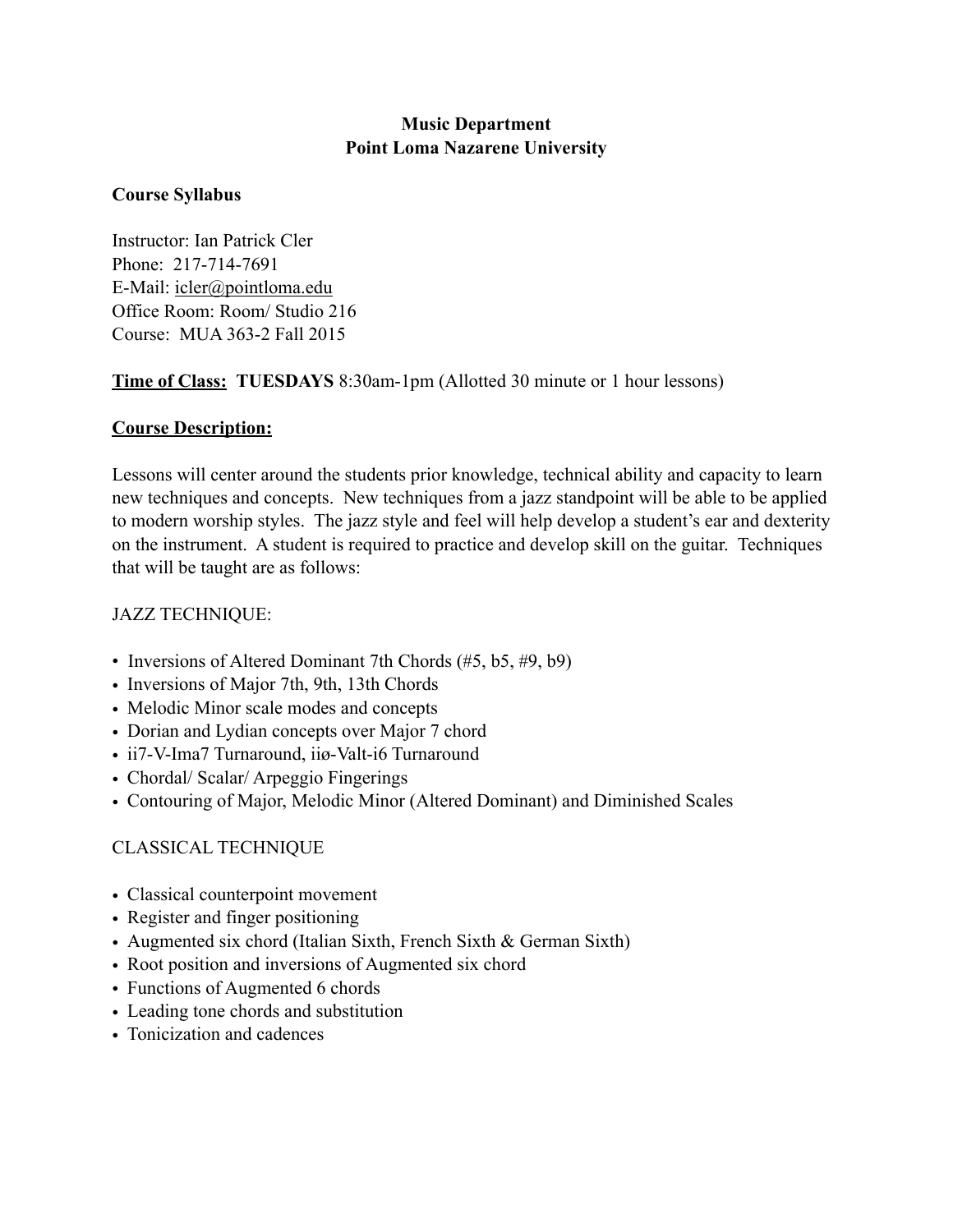| <b>Required Learning:</b> Donna Lee by Charlie Parker (160 bpm or above) |
|--------------------------------------------------------------------------|
| Rhythm Changes in Bb                                                     |
| Altered Blues form                                                       |
| 25 Melodic and Progressive Studies, Op. 23 by Matteo Carcassi            |

#### **Course Rationale:**

Private lesson curriculum is for the student that is earnestly seeking to become skillful at the instrument- to acquire a better ear, to obtain dexterity and to achieve better feel pertaining to jazz.

|                                                    | <b>Recommended Reading:</b> Jazz Theory by Mark Levine    |
|----------------------------------------------------|-----------------------------------------------------------|
|                                                    | Jazz Etudes by Greg Fishman                               |
|                                                    |                                                           |
|                                                    | <b>Recommended Albums:</b> Upper East Side by Bobby Broom |
|                                                    | Lee-Way by Lee Morgan                                     |
|                                                    | Cornbread by Lee Morgan                                   |
|                                                    | Blue Benson by George Benson                              |
|                                                    | Boss Guitar by Wes Montgomery                             |
|                                                    | Matteo Carcassi, 25 Etudes, Op. 60-6 by Lucio Matarzzo    |
|                                                    | J.S. Bach, Works for Guitar by Tilman Hoppstock           |
| <b>Required Albums:</b> Impressions by Pat Martino |                                                           |
|                                                    | Blue Benson by George Benson                              |
|                                                    |                                                           |

# **Attendance Policy:**

Maintain continued success by attending each class on time. If there are an `emergencies, if possible, please contact the professor ahead of time. If there needs to be a cancellation or postponed lesson, please discuss with the professor.

J.S. Bach, Works for Guitar by Tilman Hoppstock

Matteo Carcassi, 25 Etudes, Op. 60-6 by Lucio Matarzzo

|                        | <b>Required Materials:</b> College Ruled Notebook                                                                                                                  |
|------------------------|--------------------------------------------------------------------------------------------------------------------------------------------------------------------|
|                        | Pencils and an eraser                                                                                                                                              |
|                        | <b>Staff Paper</b>                                                                                                                                                 |
|                        | Folder for material                                                                                                                                                |
|                        | Guitar (This one should be obvious)                                                                                                                                |
|                        | Metronome (Your iPhone should have an App).                                                                                                                        |
| <b>Required Books:</b> | Sight Reading for Classical Guitar, Level I-III by Robert Benedict<br>25 Melodic and Progressive Studies, Op. 60 by Matteo Carcassi<br>Jazz Etudes by Greg Fishman |